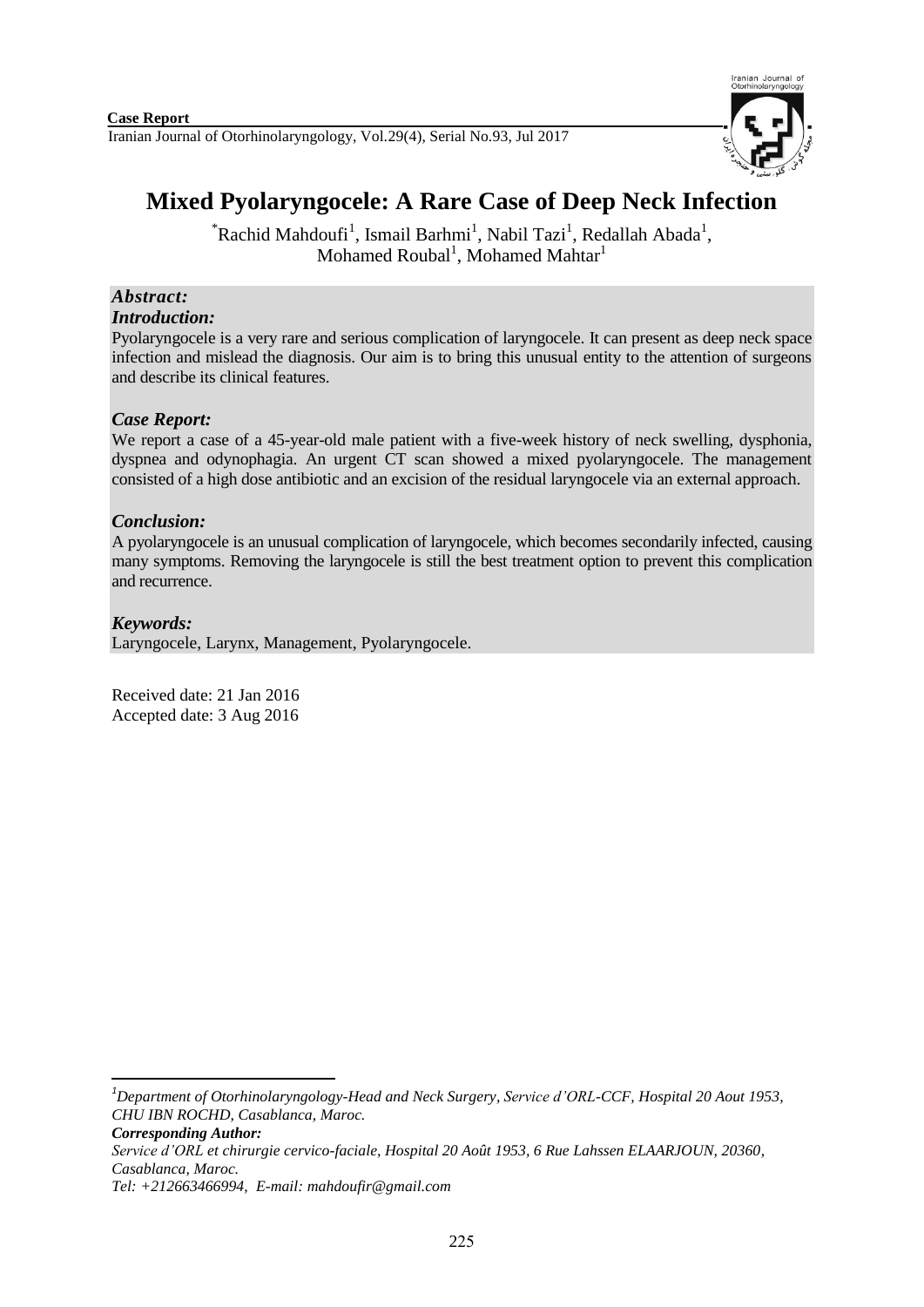#### *Introduction*

Laryngocele is an abnormal dilatation or herniation of the laryngeal saccule forming an air sac. It may be asymptomatic in a majority of patients, but it can also compromise speech, feeding and respiration because of its compressive symptoms. When this cavity is filled with pus it is called laryngopyocele or pyolaryngocele. This paper attempts to describe a mixed or combined pyolaryngocele and its medical and surgical management, in addition to a review of the most recent literature.

#### *Case Report*

A 45-year-old male presented with a 3-day history of acute neck pain, radiating to the right ear, and fever. He also suffered from a sore throat, progressive hoarseness, and odynophagia with slow-growth cervical tumefaction in the right submandibular region. Symptoms like dyspnea or high dysphagia were absent. The patient had no significant medical history or predisposing risk factors. ENT examination revealed a diffuse, tender swelling in the upper part of the neck on the right side at level III region, covered with skin erythema and few crepitus. The patient was admitted in the emergency department for a deep space neck infection. A fine needle aspiration assessment was performed on the neck swelling. This produced air with 15ml of frank pus that was submitted for microscopy, culture and sensitivity testing. A course of high-dose intravenous Metronidazole and Ceftriaxone was commenced. An urgent CT scan of the neck showed a large right-sided combined pyolaryngocele associated with regional and subcutaneous neck infections (Fig.1,2).



Figs 1: A computed tomography scan revealed a cystic lesion with a hydroaeric level in the axial images, An intraextra laryngeal component on the right side with extension through the thyrohyoid membrane of  $5 \text{ cm} \times 3 \text{ cm} \times 2.5 \text{ cm}$ . which could be determined in the coronal sections.



**Figs 2:** A computed tomography scan revealed a cystic lesion with a hydroaeric level in the axial images, with airway collapse, compatible with a superinfected mixed laryngocoele, associated with emphysema in the deep planes of the neck.

Intravenous antibiotic therapy was continued for one week. After the condition of the patient improved steadily, direct laryngoscopy confirmed that a smooth swelling, originating in the right ventricle, was partially obscuring the ipsilateral vocal cord and the laryngeal lumen and was causing a limited obstruction.

Surgical resection of the laryngocele was performed under general anesthesia by the external lateral cervical approach.

The histopathological report confirmed the diagnosis of laryngocele. The postoperative period was uneventful and the healthy patient was discharged 5 days after surgery. Six months after surgery, a follow-up examination was conducted and it was observed that the patient had completely recovered. The patient was asymptomatic with no swelling or infection on the neck and no bulging in the larynx.

#### *Discussion*

An excessive dilatation of the laryngeal saccule forms a laryngocele (1). The etiology is unknown and unclear (2). The congenital theory suggests that there is an abnormal growth of the saccule (long saccule) during the normal development of the larynx. However, it has been suggested to arise in people with prolonged periods of continuous increased laryngeal pressure such as glass blowers and wind instrument players (3,4). In our patient, there is no well-known etiology, thus it may be difficult to find the etiology of an acquired laryngocele. Laryngoceles may extend internally (20%) into the airway or externally (30%) through the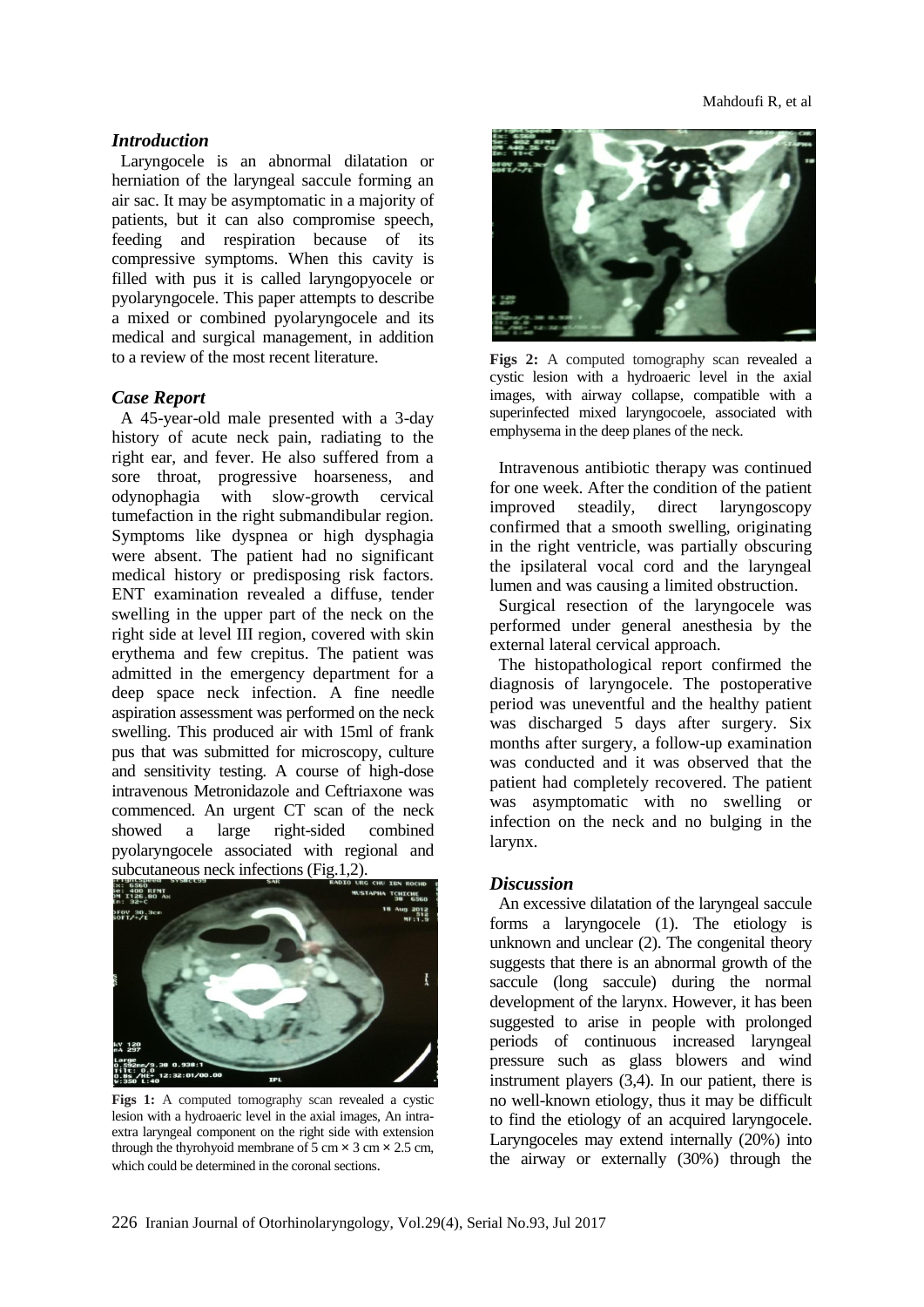thyrohyoid membrane. Therefore, they may present as internal, external or combined mixed internal and external laryngocele (50%) (5).

Laryngocoeles are usually asymptomatic. It appears and produces symptoms only as it enlarges or when it becomes infected. The symptoms depend on the type and size of the mass. The main symptoms, upon presentation, are variable and non specific; such as airway obstruction, increasing stridor, hoarseness, sore throat, cough, pain, snoring, globus sensation or a visible or palpable mass in the neck (1,6- 8).

Very rarely, an estimated 8% of laryngoceles, as reported in the literature, can become infected, fill with pus, and turn into a laryngopyocoele (9). Similarly, in our patient's case, a mixed laryngopyocoele will present with an infected neck mass with a very unstable airway and can be a vital emergency. In severe cases, urgent management including tracheostomy could be required.

CT scan has proved to be the golden standard imaging method in the diagnosis of different types of laryngoceles. Additionally, the differential diagnosis is usually made with a CT scan (10,11).

In addition to coexisting with a deep neck infection or potential upper airway obstruction, the association of a laryngocele with laryngeal carcinoma should not be underestimated. Pathological studies of resected laryngeal carcinomas have revealed up to 18% containing laryngoceles (12). Therefore, care must be taken to rule out malignancy and appropriate tests must be performed.

The conservative treatment of symptomatic pyolaryngocele has been described in literature (13). However, in our case, the patient was managed with urgent securing of the airways, administration of broad-spectrum antibiotics and steroids, and aspiration of purulent material to decompress the sac. At a later stage, after relieving the acute symptoms, we performed an external approach with a formal excision of the laryngocele.

### *Conclusion*

Laryngopyocoeles are a rare complication of laryngocoeles. They can present with serious complaints like dyspnea and sepsis. They should be kept in mind during the differential diagnosis of upper deep neck infection with hoarseness and odynoaphagia.

In our opinion, the present case is of particular interest since the patient was affected by a complicated laryngocele unrelated to his symptoms. It is mandatory, vis-à-vis this clinical presentation, to make an emergency CT scan in order to establish an accurate diagnosis and begin appropriate treatment to avoid an undesirable evolution.

In our patient, the laryngocele was not associated with laryngeal cancer, but it is most important to remember and to consider the possibility of this association.

We advocate for the external resection of laryngopyoceles in emergency situations. This allowed for an adequate exposure of the lesion, in addition to a post-operative recovery that was free from complications.

According to our point of view, endoscopic laser treatment would not have permitted complete excision of this large and mixed (external and internal) lesion.

## *References*

**1.** Akbas Y, Unal M, Pata YS. Asymptomatic bilateral mixedtype laryngocele and laryngeal carcinoma. Eur Arch Otorhinolaryngol 2004; 261: 307-9.

**2.** Erdogmus B, Yazici B, Ozturk O, Ataoglu S, Yazici S. Laryngocele in association with ankylosing spondylitis. Wien Klin Wochenschr 2005; 117: 718-20.

**3.** M. Amin, A. G. D.Maran. "The aetiology of laryngocoele". Clinical Otolaryngology and Allied Sciences 1988; 13(4): 267–72.

**4.** P. H. Ward. "Bilateral laryngoceles in a young trumpet player: case report". Ear, Nose and Throat Journal 2001; 80(3):132.

**5.** Dray TG, Waugh PF, Hillel AD. The association of laryngoceles with ventricular phonation. J Voice 2000; 14:278-81.

**6.** Lancella A, Abbate G, Dosdegani R. Mixed laryngocele: a case report and review of the literature. Acta Otorhinolaryngol Ital 2007; 27(5): 255-7.

**7.** Upile T, Jerjes W, Sipaul F, El Maaytah M, Singh S, Howard D, et al. Laryngocele: a rare complication of surgical tracheostomy. BMC Surg. 2006; 27;6(1):14-5.

**8.** Fraser L, Pittore B, Frampton S, Brennan P, Puxeddu R. Laryngeal debridement: an alternative treatment for a laryngopyocele presenting with severe airway obstruction. Acta Otorhinolaryngol Ital. 2011; 31(2):113-7.